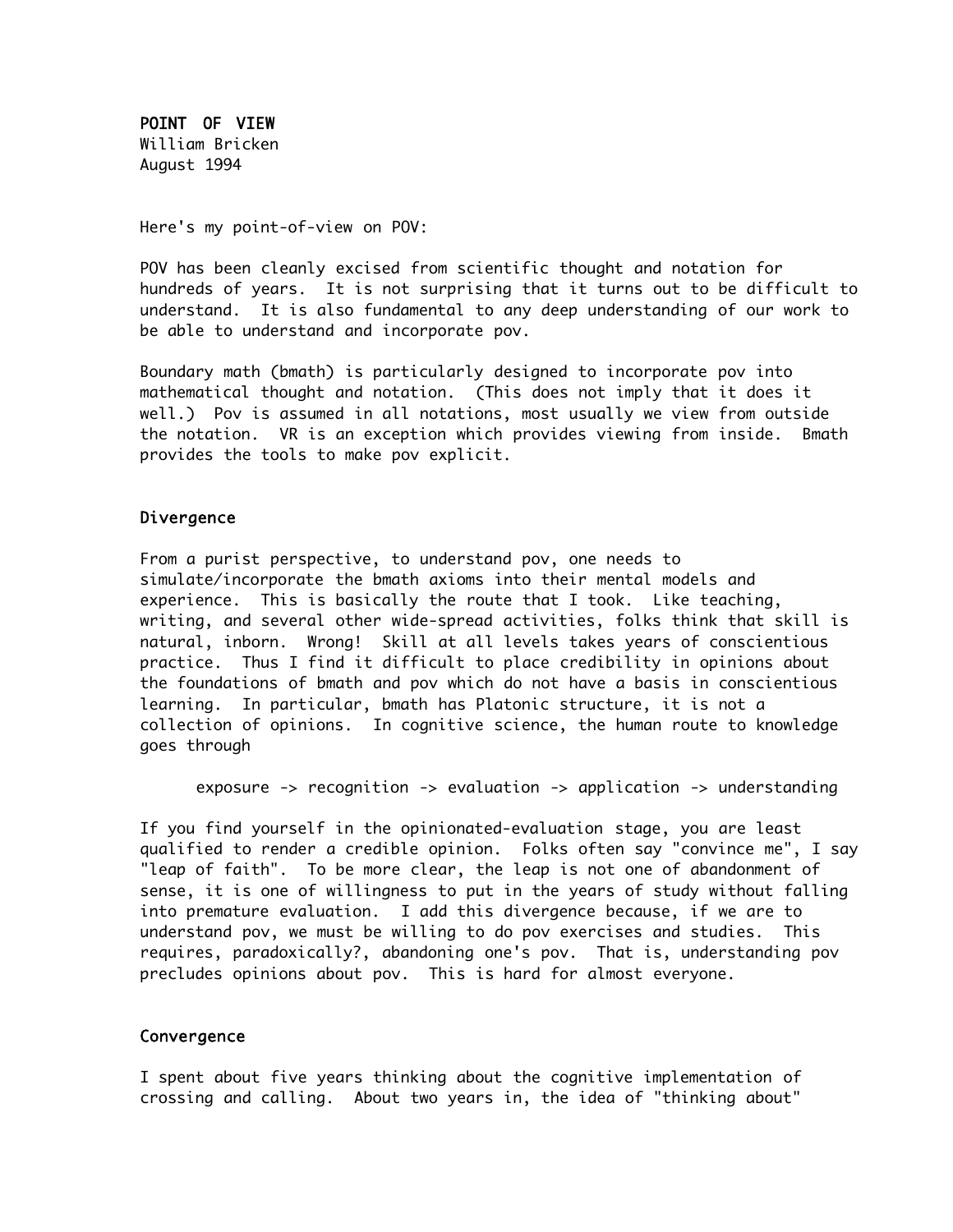degenerates into the idea of "implementation". In another year or so, "implementation" degenerates into "incorporation". The path is similar to attainment of any expertise, going through conscious exercise to semiconscious practice to unconscious skill.

So what do

$$
(\ )\ (\ )=(\ )
$$

and

$$
((\ ) )=
$$

mean in cognitive terms?

"=" means "is confused with". You can't tell the difference.

To confuse ( ) ( ) with ( ), you need to be able to collapse multiplicity in your perspective, to see One world, One people, One thought. Incidentally, this is the function of a mantra. Operationally, it means to maintain only one thought. We have probably all approached this during deep concentration on a task.

So, to know calling, practice until you can hold one idea in your mind without fluctuation, for say 10 seconds.

When you do this, it is easy to see that

 $(.)$  ( ) = ( ) (.)

that there is absolutely no difference between the apparent two. So we write:

## (.)

There are also simple simulation exercises. Consider (.) to represent a room with you in it. In the simulated world, all rooms are indistinguishable. When you look around the room, you do not see any other empty room. The () structure is purely imaginary. When you change rooms, you cannot tell a difference, so you have no way to verify that indeed you have changed rooms. Changing rooms is thus an imaginary act. The imaginary room and the imaginary act are accessible only from an outside pov. Even then they are purely imaginary distinctions. And as is the case for all bmath, the distinction between object and action is also imaginary. But we learn that there is an asymmetry: imaginary constructions are discernable from outside one's pov, but not from inside. Lots of famous philosophy has been written as to why this happens to be the case. The origin of these exercises is the Leibniz-Clarke correspondence in the late 17th century, where Clarke was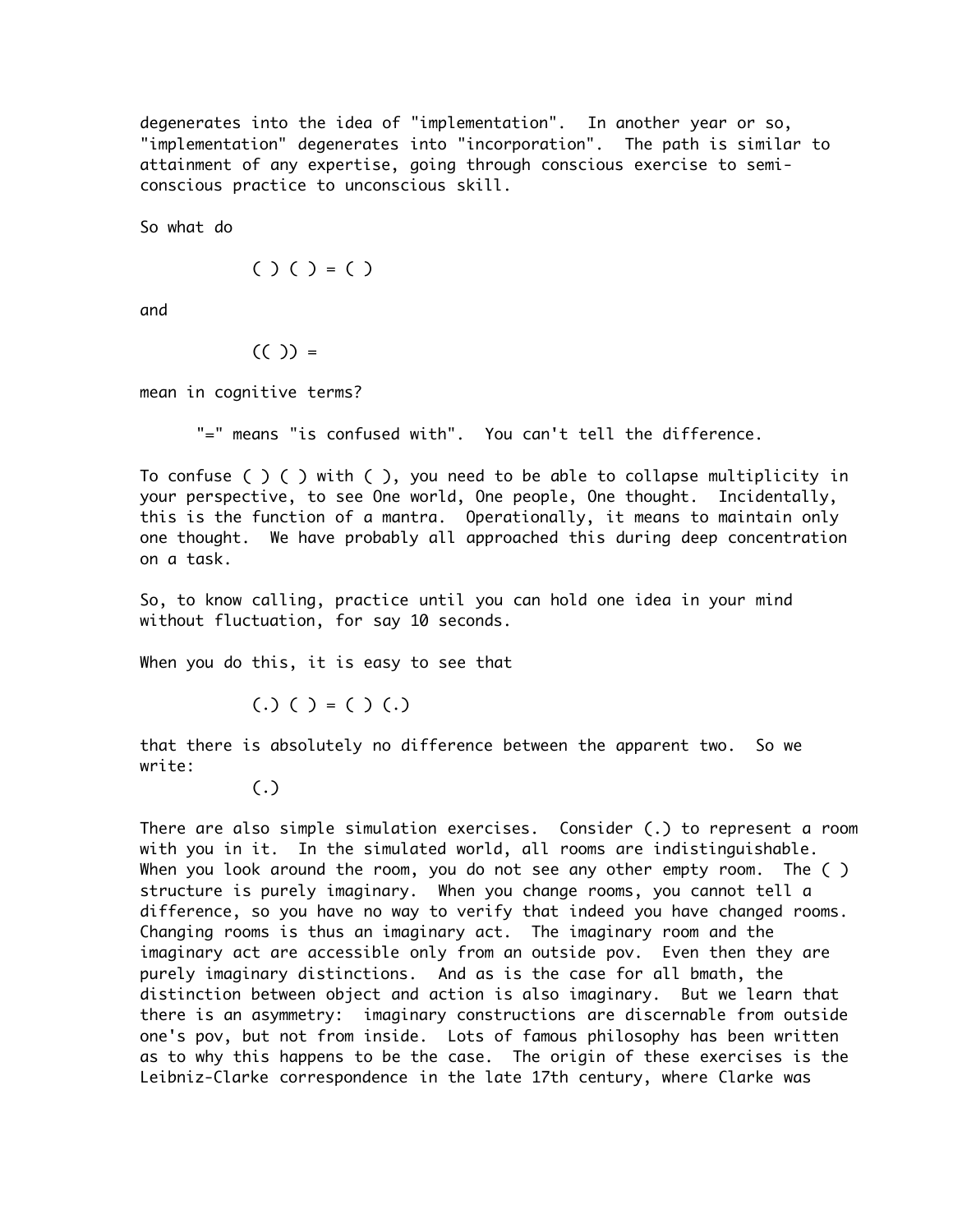actually representing Newton. Leibniz called it The Principle of the Indiscernible.

To confuse (( )) with , you need to be able to collapse pov itself, to see No world, No people, No thought. Incidentally, this is classical enlightenment, and is reached through the internalization of the mantra. Operationally, it means to maintain no thoughts or images. So, to know crossing, practice until you can (not)hold no thoughts, for perhaps 10 seconds.

When you do this, it is easy to understand why

 $(.() ) =$ 

and why there is no accompanying simulation exercise.

Here's a model I have grown to like:

Calling is like having two doors into a room. Functionally, you can use either, it is equivalent to having one door. Crossing is like going through a door and going through it again. Operationally, it is equivalent to not having moved. Calling is like having two locks on a door, using either is equivalent. Crossing is like locking and unlocking a lock, the state of the door does not change.

The above pov exercises immediately generalize to an algebra (they must, since you are free to carry any pov):

> A ( ) = ( )  $(A ( ) ) =$

Finally here are some implementation consequences of generalizing pov:

In my distinction networks paper, I specify how the implementation of dnets fundamentally changes when using an interior pov (compared to the LISP exterior pov we currently have). Behavior of the system also changes, but the result of operations does not. To me this says that graph implementations are not canonical, and can only be seen to be equivalent from a black-box perspective.

I/O, and directionality in general, implicates the selection of a pov. I had a difficult time understanding circuits which are completely closed (no i, no o), but now believe that is the only appropriate stance for analysis. That is, any I or O represents the imposition of a pov, and is thus a special case. This leads into seeing circuits as closed systems, and introduces the rich field of general systems theory into circuit analysis. Or: we should